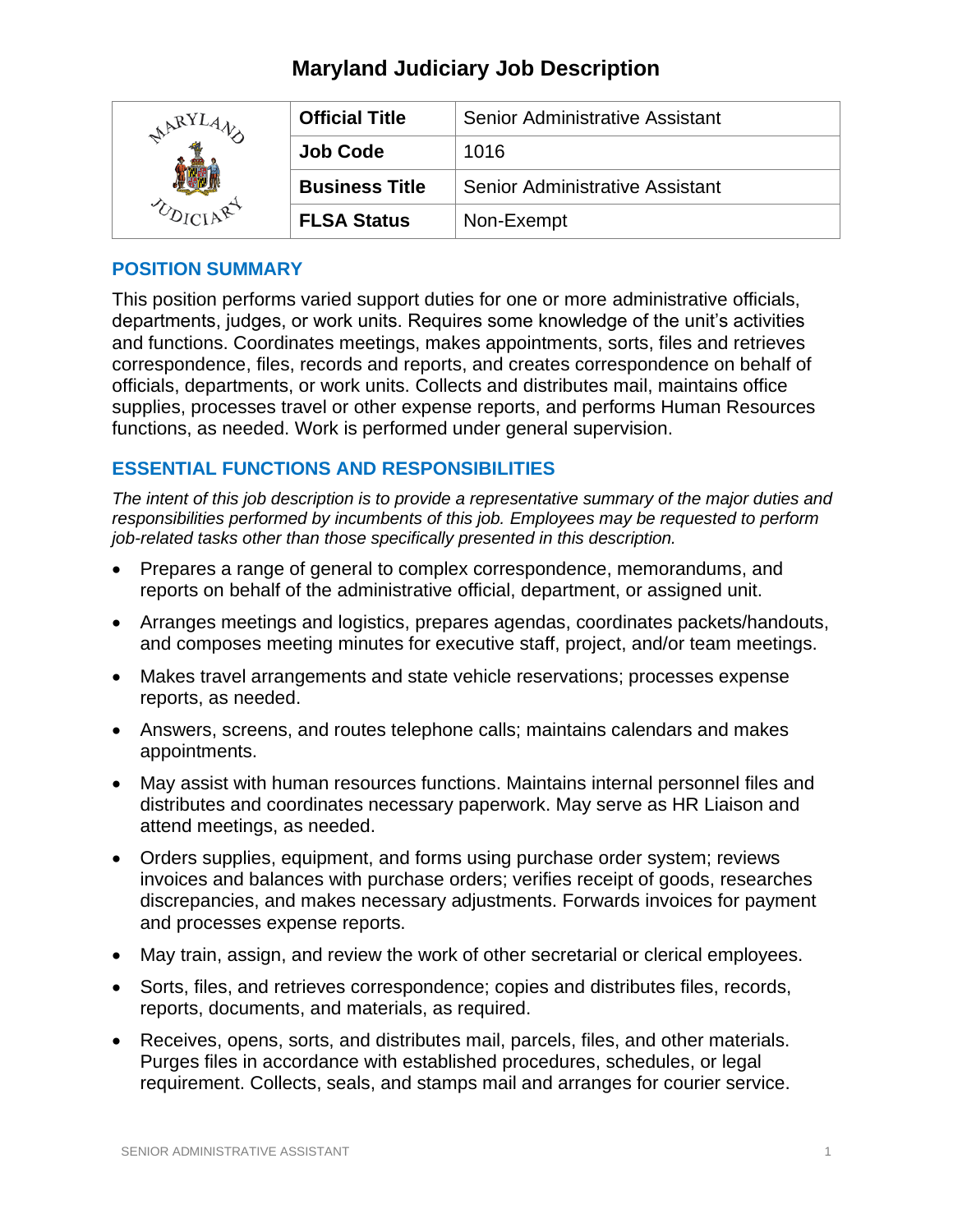# **Maryland Judiciary Job Description**

- Maintains office supplies, forms, and materials; maintains equipment service contracts and schedules routine maintenance.
- Performs data entry; tabulates and analyzes records; prepares, proofreads, and edits reports and charts; performs simple arithmetical calculations, as needed.
- Compiles and checks accuracy of data from various sources for administrative reports; types routine data records and statistical reports.

## **MINIMUM QUALIFICATIONS**

### **Education and Experience**

- High school diploma (or GED equivalent).
- Three (3) years of related work experience.

## **KNOWLEDGE, SKILLS, AND ABILITIES**

### **Knowledge of:**

- Basic English and arithmetic to include, but not limited to, spelling, punctuation, addition, subtraction, multiplication, and division.
- General office practices, procedures, and equipment.
- Office equipment including, but not limited to, computers, telephones, copiers, scanners, fax machines, etc.
- Judicial policies, procedures, and forms.

## **Skill in:**

- Managing priorities to meet critical deadlines while multitasking.
- Typing on personal computer.
- Organization and time management.
- Accuracy and attention to detail.
- Customer service and handling problems tactfully and patiently.
- Reading, comprehension, proofreading, and editing.
- Usage of standard office equipment, computer equipment, and computer applications.
- Interpersonal communication and relations.

### **Ability to:**

- Work within time constraints, meet fixed deadlines, and demonstrate good organizational skills.
- Interpret, apply, and follow a variety of written or verbal instructions.
- Communicate clearly, tactfully, and effectively with judges, the public, police agencies, attorneys, and other court officials and personnel, both verbally and in writing.